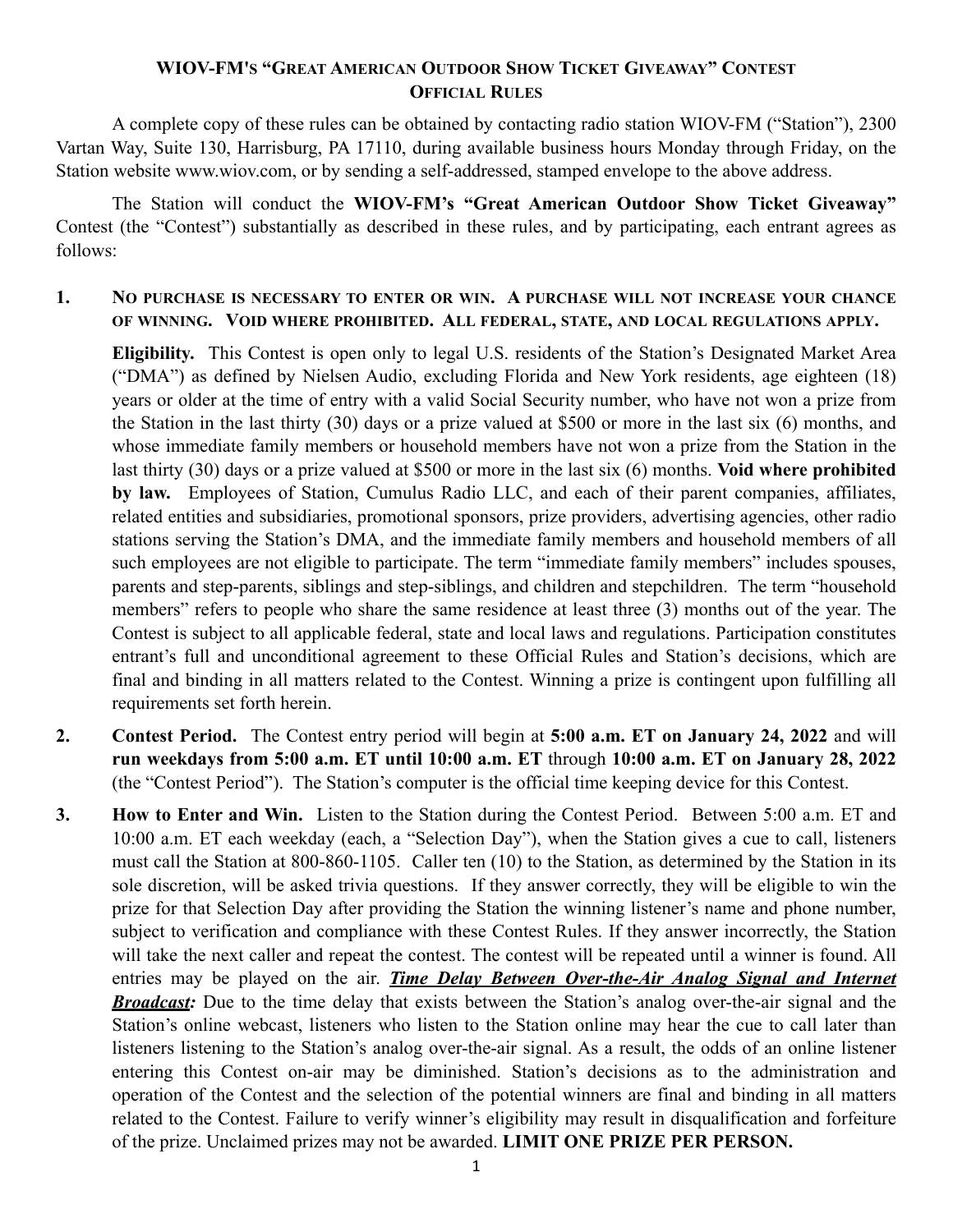- **4. Verification of Potential Winner.** THE ELIGIBILITY OF ALL POTENTIAL CONTEST WINNERS IS SUBJECT TO VERIFICATION BY STATION WHOSE DECISIONS ARE FINAL AND BINDING IN ALL MATTERS RELATED TO THE CONTEST. The potential winner must continue to comply with all terms and conditions of these Official Rules, and winning is contingent upon fulfilling all requirements. The potential winner may be notified by email and/or telephone call after the date of random drawing and/or winner determination. The potential winner will be required to sign and return to Station, within three (3) days of the date notice is sent, an affidavit of eligibility and a liability/ publicity release (except where prohibited) to claim the prize, if applicable. A winner who returns the affidavit of eligibility and liability/publicity release will be deemed to have accepted the contest prize and thereafter will not be permitted to rescind their acceptance of the prize and/or return the prize. If a potential winner cannot be contacted, fails to sign and return the affidavit of eligibility and/or the liability/publicity release within the required time period (if applicable), or if the prize or prize notification is returned as undeliverable, potential winner forfeits prize. In the event that the potential winner of a prize is disqualified for any reason, Station may award the applicable prize to an alternate winner by random drawing from among all remaining eligible entries. Unclaimed prizes may not be awarded.
- **5. Prizes.** Five (5) prizes will be awarded in this Contest. Each winner will receive:

Two (2) general admission passes valid for any single-day admission to the NRA Great American Outdoor Show at the Pennsylvania Farm Show Complex.

The approximate retail value ("ARV") of each prize is **Fifty Dollars (\$50).**

## **TOTAL ARV OF ALL CONTEST PRIZES IS: Two Hundred Fifty Dollars (\$250).**

Winner is responsible for all taxes associated with prize receipt and/or use. Odds of winning a prize depend on a number of factors including the number of eligible entries received during the Contest Period and listeners participating at any given time.

There is no substitution, transfer, or cash equivalent for prizes, except that the Station may, in its sole discretion and to the extent permitted by law, substitute prizes of comparable value or cash. The prizes are expressly limited to the item(s) listed above and do not include taxes, gratuities or any other expenses. Any tickets and/or gift certificates/cards awarded as part of a prize will be subject to the terms and conditions set forth by the issuer and are valid only on the date(s) printed on the tickets or gift certificates/cards. Other restrictions may apply.

If any prize or a portion of any prize is postponed, cancelled, or otherwise unavailable due to disease, epidemic, pandemic, quarantine, any acts of government and/or any reason that is beyond the control of Station or any Sponsor, then no substitution shall be provided. Station and any Sponsors make no representation or warranty about the safety of any prize. By accepting and using a prize, each winner acknowledges and assumes all risks of accepting and using the prize, and any other risks associated with the prize.

**6. Entry Conditions and Release.** By entering, each entrant agrees to: (a) comply with and be bound by these Official Rules and the decisions of the Station, which are binding and final in all matters relating to this Contest; (b) release and hold harmless Station, Cumulus Media New Holdings Inc., and each of their affiliated companies, participating sponsors, the prize suppliers and any other organizations responsible for sponsoring, fulfilling, administering, advertising or promoting the Contest, and each of their respective past and present officers, directors, employees, agents and representatives (collectively, the "Released Parties") from and against any and all claims, expenses, and liability, including but not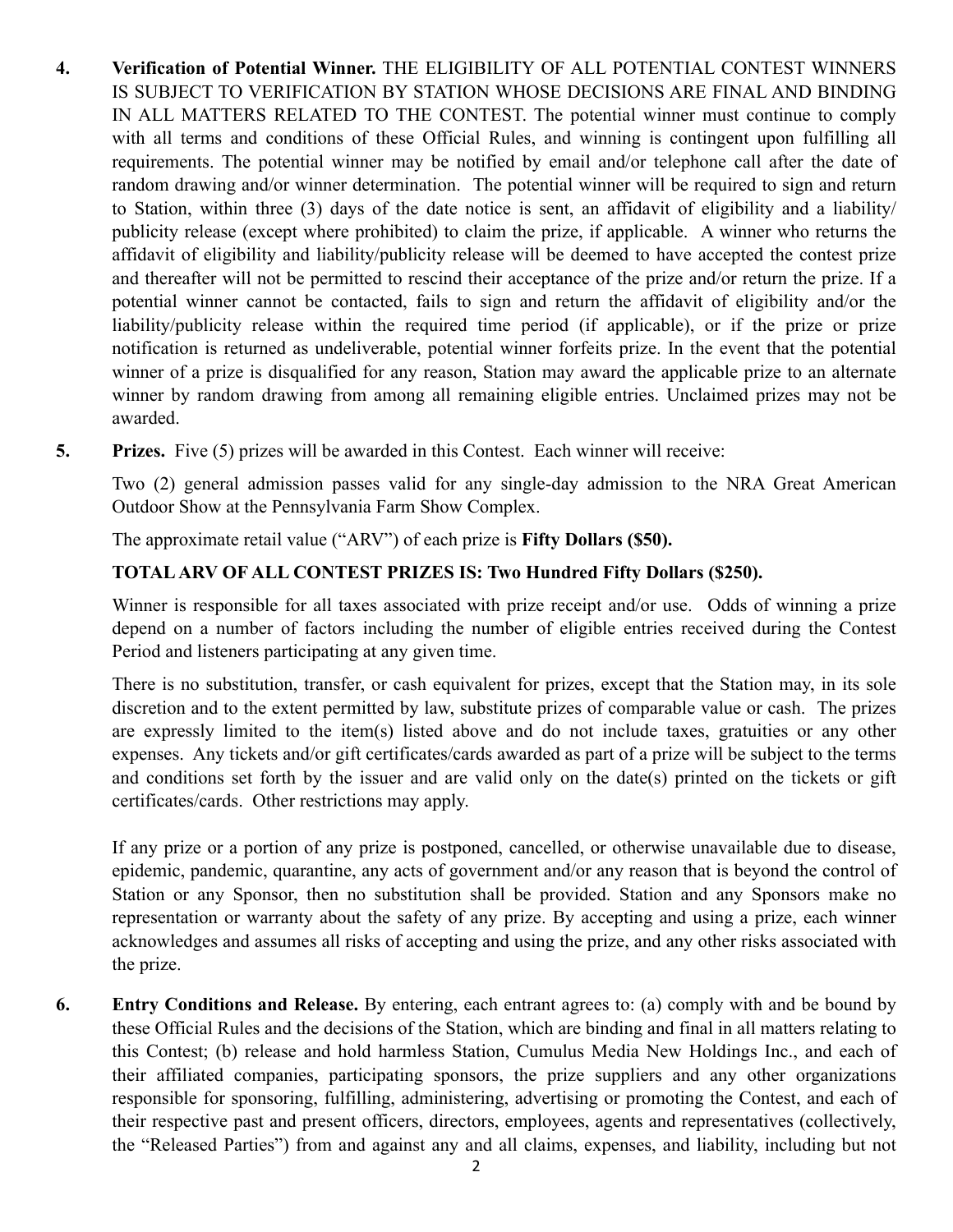limited to negligence and damages of any kind to persons and property, including but not limited to invasion of privacy (under appropriation, intrusion, public disclosure of private facts, false light in the public eye or other legal theory), defamation, slander, libel, violation of right of publicity, infringement of trademark, copyright or other intellectual property rights, property damage, or death or personal injury arising out of or relating to a entrant's entry, creation of an entry or submission of an entry, participation in the Contest, acceptance or use or misuse of prize (including any travel or activity related thereto) and/or the broadcast, exploitation or use of entry; and (c) indemnify, defend and hold harmless the Released Parties from and against any and all claims, expenses, and liabilities (including reasonable attorneys' fees) arising out of or relating to an entrant's participation in the Contest and/or entrant's acceptance, use, non-use or misuse of the prize.

- **7. Publicity.** Participation in the Contest constitutes entrant's consent to use by the Station and its agent of entrant's name, likeness, photograph, voice, opinions, entry, and/or biographical information (including hometown and state) for promotional purposes in any media, worldwide, without further payment or consideration, unless otherwise prohibited by law.
- **8. Taxes.** All State, Local, Federal and/or other taxes, duties, tariffs, title fees, licensing fees, or other fees for prizes awarded become the sole responsibility of the winner. All those who win a prize or prizes valued \$600 or more in any given year will be issued an IRS Form 1099 to report their winnings.
- **9. General Conditions.** Station reserves the right to cancel, suspend and/or modify the Contest, or any part of it, if any fraud, technical failures or any other factor beyond Station's reasonable control impairs the integrity or proper functioning of the Contest, as determined by Station in its sole discretion. Station reserves the right in its sole discretion to disqualify any individual it finds to be tampering with the entry process or the operation of the Contest or to be acting in violation of these Official Rules or acting in an unsportsmanlike or disruptive manner. Any attempt by any person to deliberately undermine the legitimate operation of the Contest may be a violation of criminal and civil law, and, should such an attempt be made, Station reserves the right to seek damages from any such person to the fullest extent permitted by law. Station's failure to enforce any term of these Official Rules shall not constitute a waiver of that provision.
- **10. Limitations of Liability.** The Released Parties are not responsible for: (a) any incorrect or inaccurate information, whether caused by Station, entrants, printing errors or by any of the equipment or programming associated with or utilized in the Contest; (b) technical failures of any kind, including but not limited to malfunctions, interruptions, or disconnections in phone lines or network hardware or software; (c) unauthorized human intervention in any part of the entry process or the Contest; (d) technical or human error that may occur in the administration of the Contest or the processing of entries; or (e) any injury or damage to persons or property that may be caused, directly or indirectly, in whole or in part, from entrant's participation in the Contest or receipt or use, non-use or misuse of any prize. No more than the stated number of prizes will be awarded. In event that a production, technical, programming or other error causes more than stated number of prizes as set forth in these Official Rules to be claimed, Station reserves the right to award only the stated number of prizes by a random drawing among all legitimate, unawarded, eligible prize claims.
- **11. Disputes.** Entrant agrees that: (a) any and all disputes, claims and causes of action arising out of or connected with this Contest, or any prizes awarded, shall be resolved individually, without resort to any form of class action; (b) any and all disputes, claims and causes of action arising out of or connected with this Contest, or any prizes awarded, shall be resolved exclusively by the United States District Court or the appropriate state court located in the Station's listening area; (c) any and all claims, judgments and awards shall be limited to actual out-of-pocket costs incurred, including costs associated